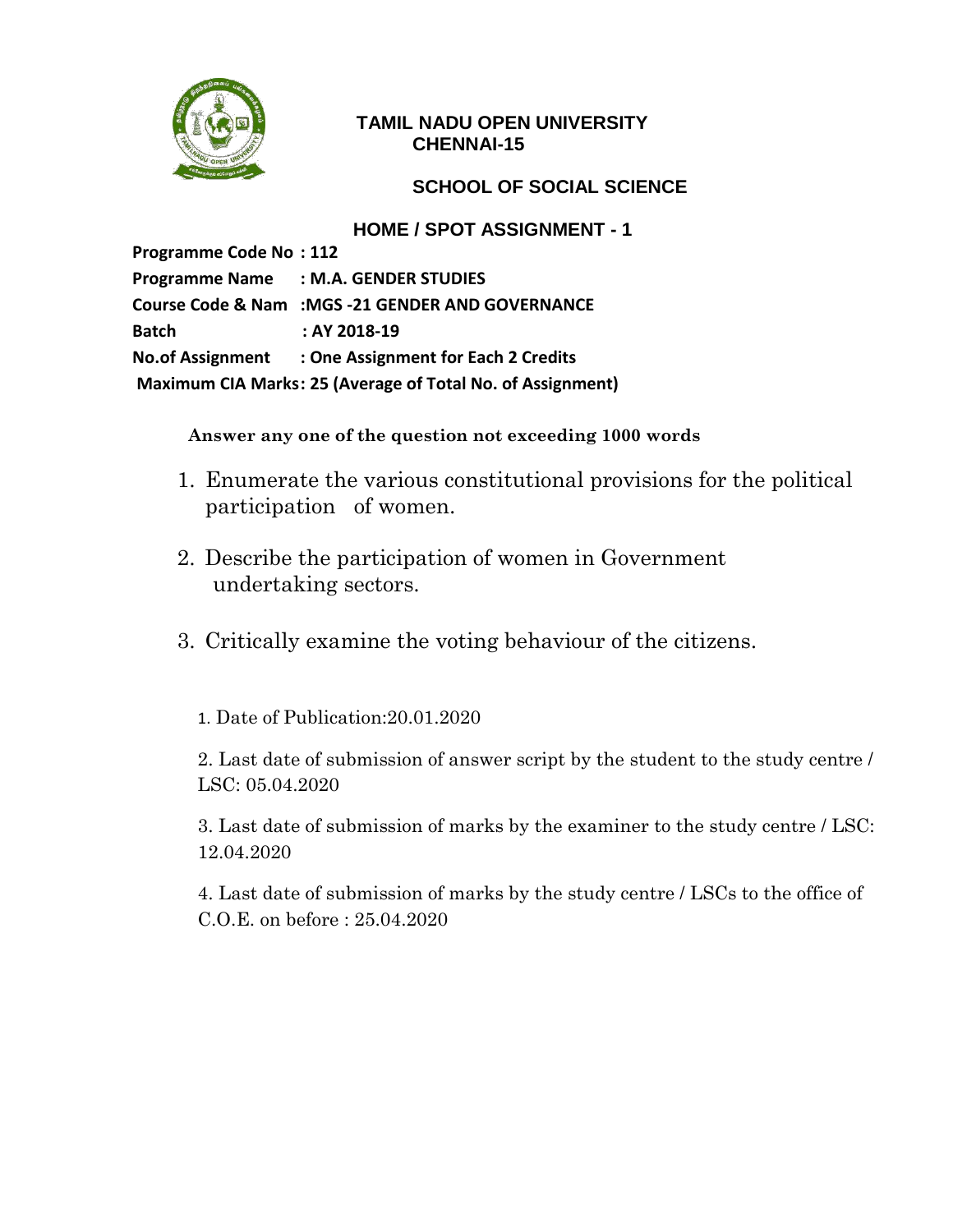

#### **TAMIL NADU OPEN UNIVERSITY CHENNAI – 15**

# **SCHOOL OF SOCIAL SCIENCE HOME / SPOT ASSIGNMENT - 2**

**Programme Code No : 112 Programme Name : M.A. GENDER STUDIES Course Code & Nam :MGS-21 GENDER AND GOVERNANCE Batch : AY 2018-19 No.of Assignment : One Assignment for Each 2 Credits Maximum Marks : 25 (Average of Total No. of Assignment)**

**Answer any one of the question not exceeding 1000 words**

- **1.** Analyse the role performance of elected women in local self governance
- 2. Explain the female powerlessness in politics.
- 3. Describe the political theory of sex and power.

# 1. Date of Publication:20.01.2020

2. Last date of submission of answer script by the student to the study centre / LSC: 05.04.2020

3. Last date of submission of marks by the examiner to the study centre / LSC: 12.04.2020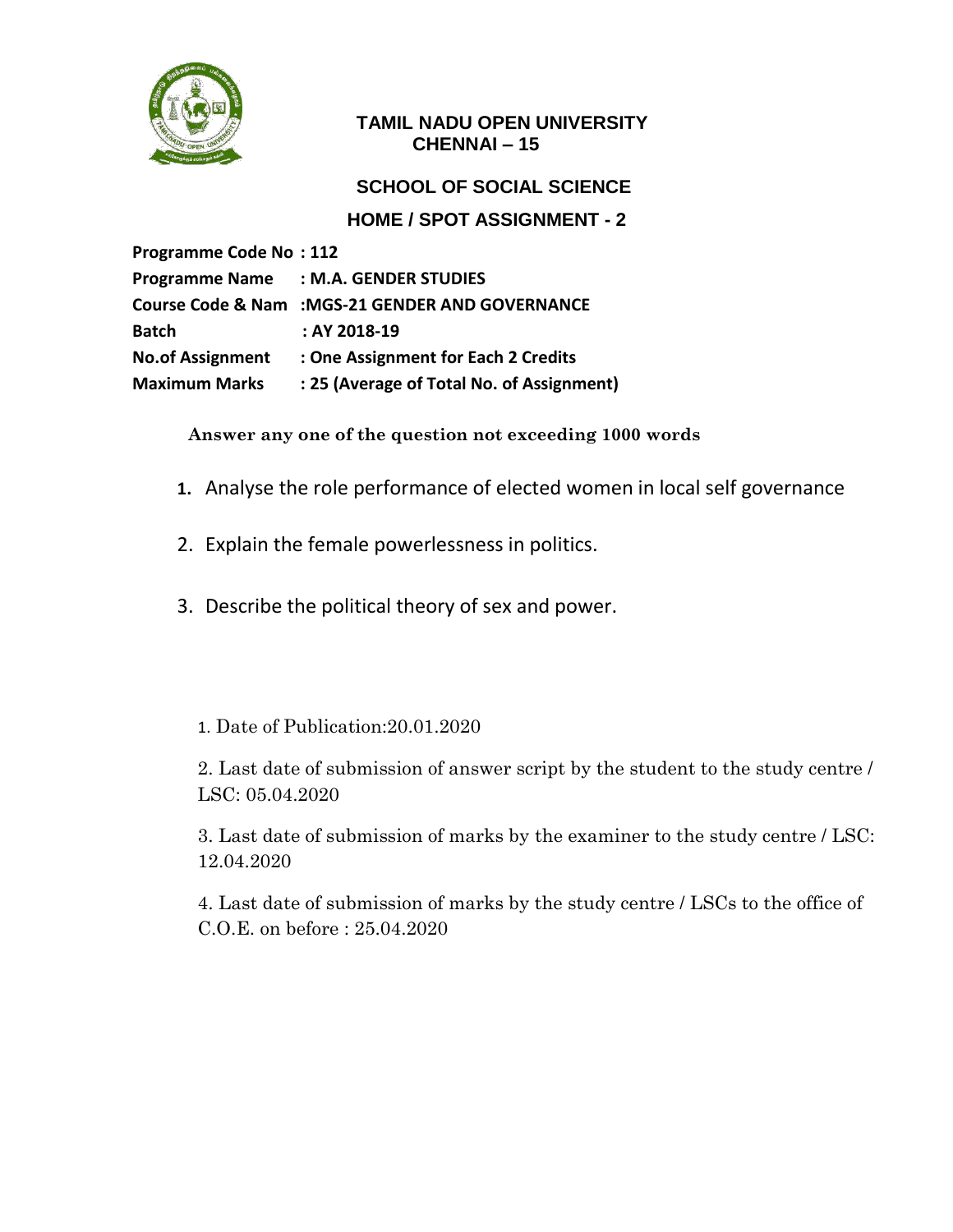

#### **TAMIL NADU OPEN UNIVERSITY CHENNAI – 15**

 **SCHOOL OF SOCIAL SCIENCE HOME / SPOT ASSIGNMENT - 3**

**Programme Code No : 112 Programme Name : M.A. GENDER STUDIES Course Code & Nam :MGS-21 GENDER AND GOVERNANCE Batch : AY 2018-19 No.of Assignment : One Assignment for Each 2 Credits Maximum Marks : 25 (Average of Total No. of Assignment)**

**Answer any one of the question not exceeding 1000 words**

- 1. Comment on "Politics career for women'.
- 2. Explain gender and power Dynamics.
- 3. Examine the prorisions for women through  $73<sup>rd</sup>$  and  $74<sup>th</sup>$  amendments.
	- 1. Date of Publication:20.01.2020

2. Last date of submission of answer script by the student to the study centre / LSC: 05.04.2020

3. Last date of submission of marks by the examiner to the study centre / LSC: 12.04.2020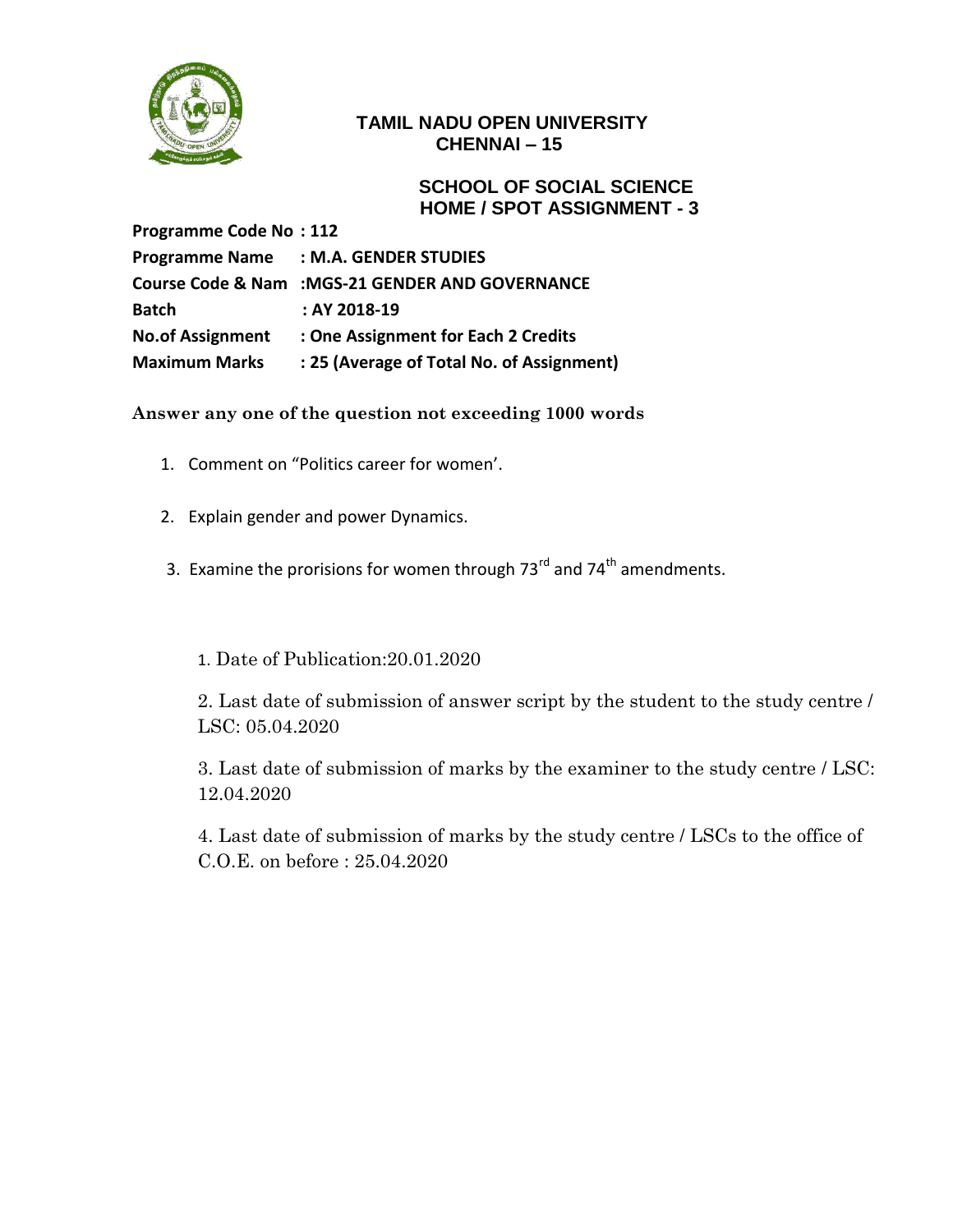

**CHENNAI – 15**

# **SCHOOL OF SOCIAL SCIENCE**

### **HOME / SPOT ASSIGNMENT - 1**

**Programme Code No : 112 Programme Name : M.A. GENDER STUDIES Course Code & Nam :MGS-22 GENDER AND HEALTH Batch : AY AY 2018-19 No.of Assignment : One Assignment for Each 2 Credits Maximum Marks : 25 (Average of Total No. of Assignment)**

**Answer any one of the question not exceeding 1000 words**

- 1. Write an essay on health indicators of women.
- 2. Examine the trend of socio-economic inequality and status of women's health.
- 3. Analyse gender bios in nutrition intake.

1. Date of Publication:20.01.2020

2. Last date of submission of answer script by the student to the study centre / LSC: 05.04.2020

3. Last date of submission of marks by the examiner to the study centre / LSC: 12.04.2020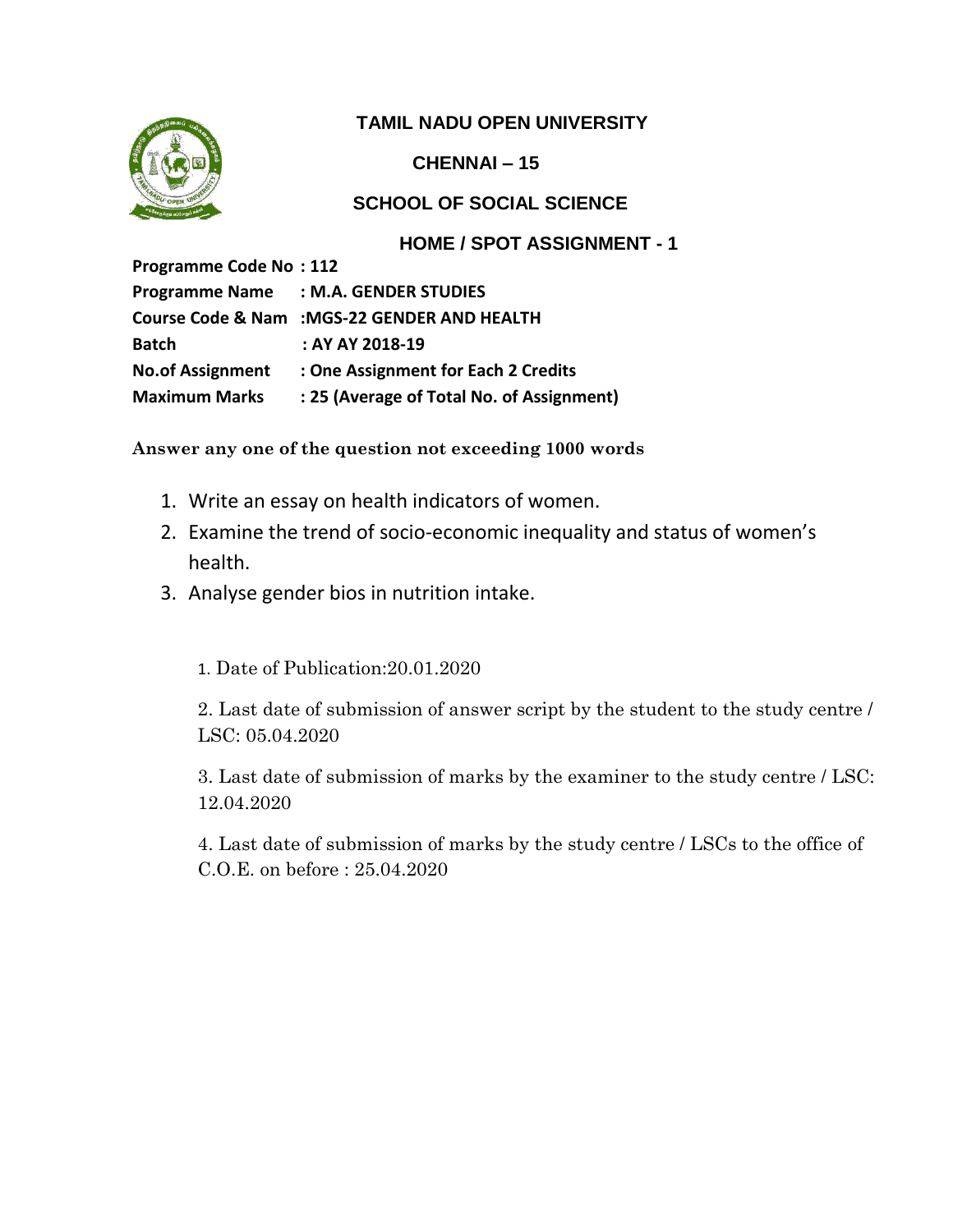

**CHENNAI – 15**

**SCHOOL OF SOCIAL SCIENCE**

### **HOME / SPOT ASSIGNMENT - 2**

**Programme Code No : 112 Programme Name : M.A. GENDER STUDIES Course Code & Nam :MGS-22 GENDER AND HEALTH Batch : AY 2018-19 No.of Assignment : One Assignment for Each 2 Credits Maximum Marks : 25 (Average of Total No. of Assignment)**

#### **Answer any one of the question not exceeding 1000 words**

- 1. Discuss about national initiatives on nutrition program.
- 2. Explain health issues related to sexual abuse, immoral trafficking and rape.
- 3. Discuss the need for gender sensitive health care services.

#### 1. Date of Publication:20.01.2020

2. Last date of submission of answer script by the student to the study centre / LSC: 05.04.2020

3. Last date of submission of marks by the examiner to the study centre / LSC: 12.04.2020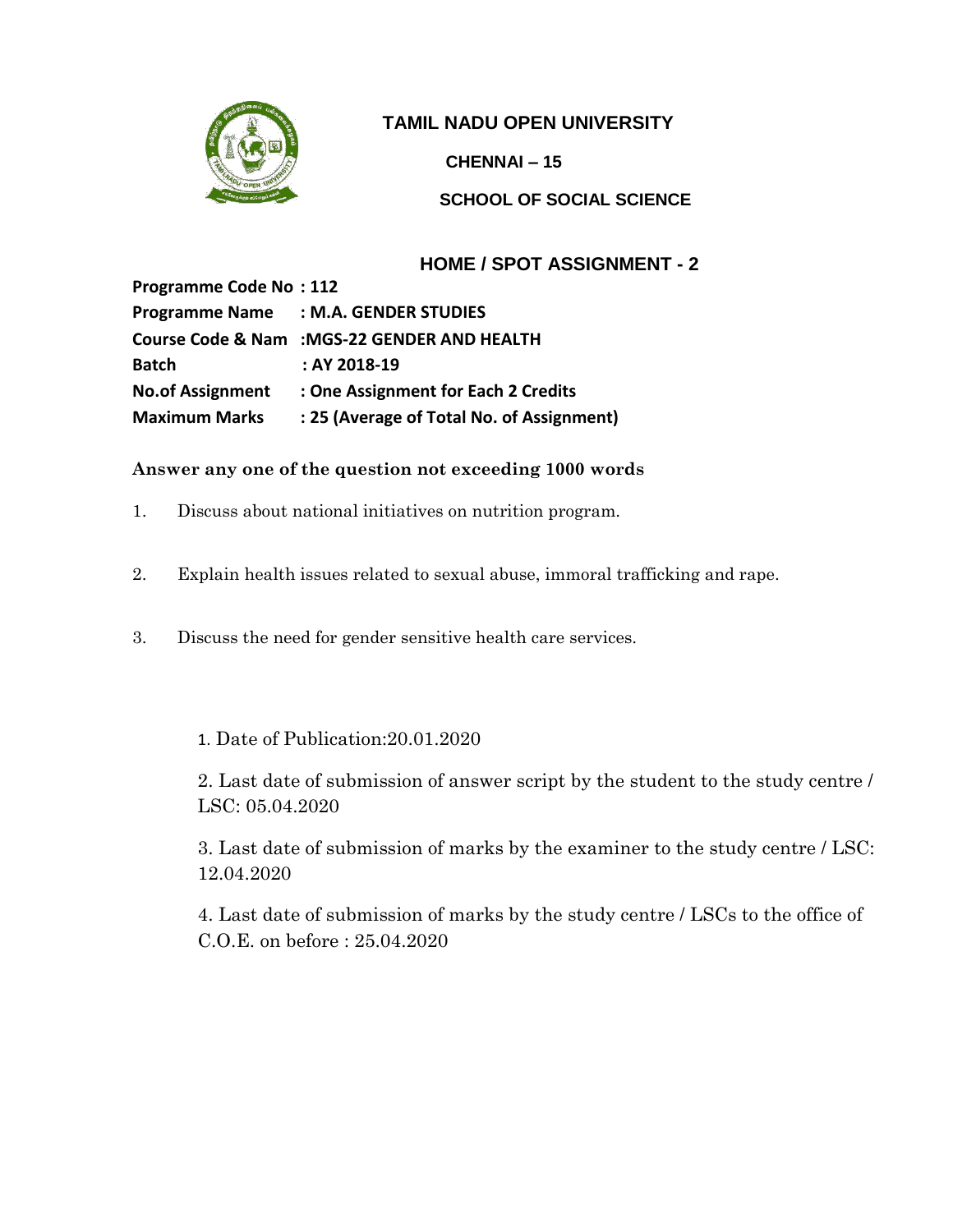

**CHENNAI – 15**

**SCHOOL OF SOCIAL SCIENCE**

# **HOME / SPOT ASSIGNMENT - 3**

| <b>Programme Code No: 112</b> |                                              |
|-------------------------------|----------------------------------------------|
|                               | Programme Name : M.A. GENDER STUDIES         |
|                               | Course Code & Nam : MGS-22 GENDER AND HEALTH |
| <b>Batch</b>                  | $: AY 2018-19$                               |
| <b>No.of Assignment</b>       | : One Assignment for Each 2 Credits          |
| <b>Maximum Marks</b>          | : 25 (Average of Total No. of Assignment)    |

**Answer any one of the question not exceeding 1000 words**

- 1. Explain about the health status of women in India.
- 2. List out the health indicators of women in detail.
- 3. Discuss the psychological determinants of women's health.
	- 1. Date of Publication:20.01.2020

2. Last date of submission of answer script by the student to the study centre / LSC: 05.04.2020

3. Last date of submission of marks by the examiner to the study centre / LSC: 12.04.2020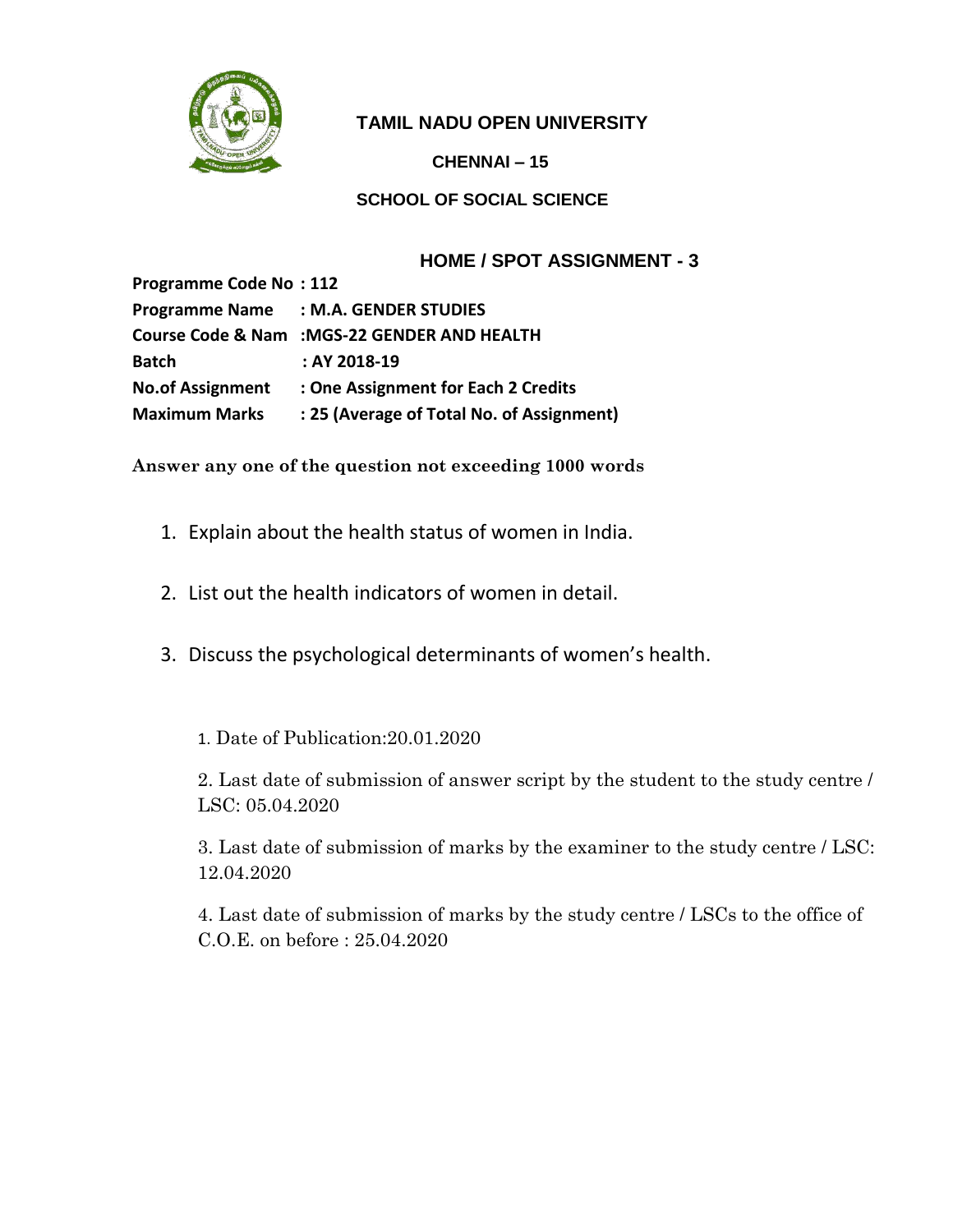

**CHENNAI – 15**

**SCHOOL OF SOCIAL SCIENCE HOME / SPOT ASSIGNMENT - 1**

**Programme Code No : 112 Programme Name : M.A. GENDER STUDIES Course Code & Nam :MGS-23 GENDER AND TECHNOLOGY Batch : AY 2018-19 No.of Assignment : One Assignment for Each 2 Credits Maximum Marks : 25 (Average of Total No. of Assignment)**

**Answer any one of the question not exceeding 1000 words**

- 1. Explain scope of Modern Science and Technology.
- 2. Write a brief note on female perception of science.
- 3. Discuss about the Women Scientists Association.

1. Date of Publication:20.01.2020

2. Last date of submission of answer script by the student to the study centre / LSC: 05.04.2020

3. Last date of submission of marks by the examiner to the study centre / LSC: 12.04.2020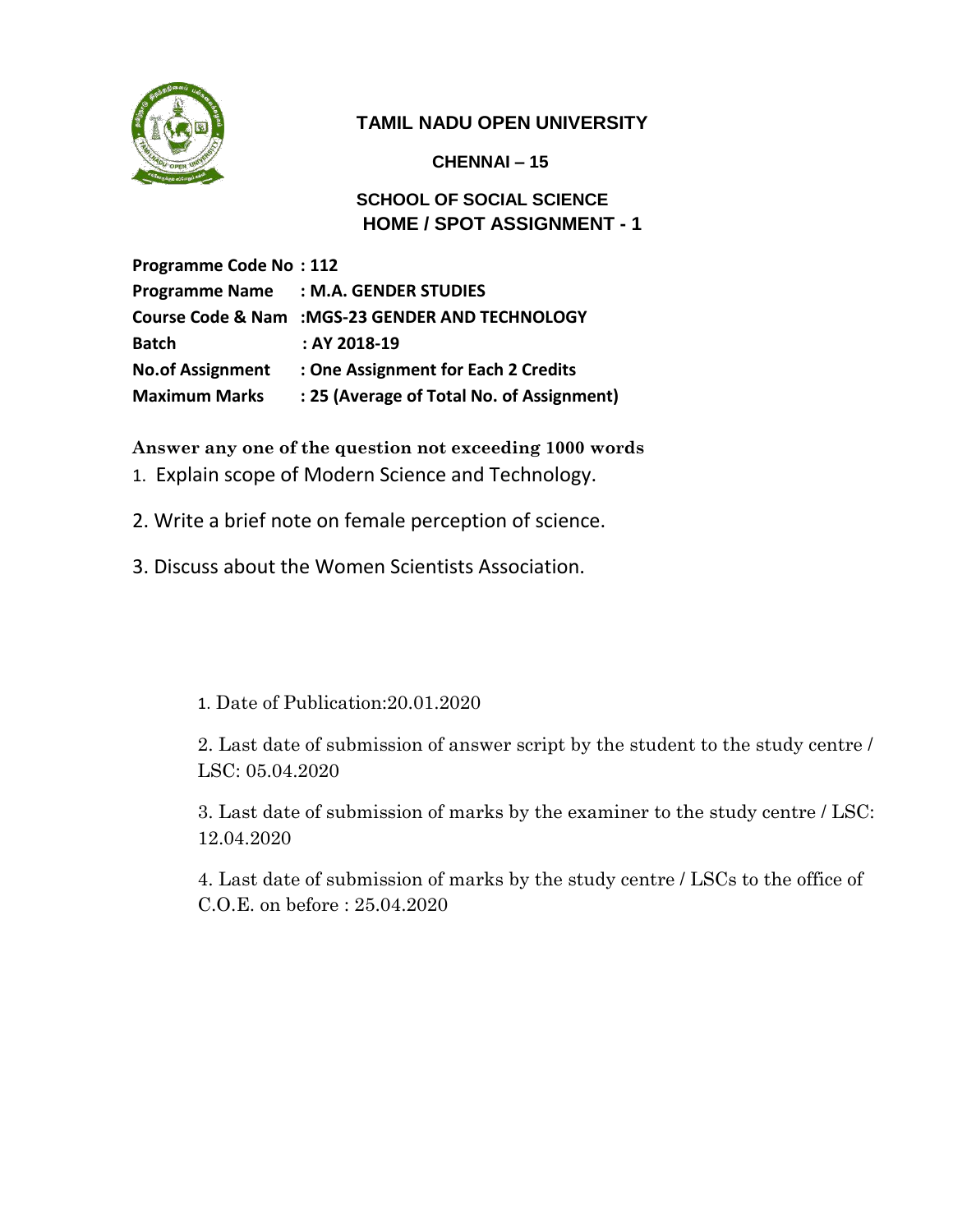

 **CHENNAI – 15**

**SCHOOL OF SOCIAL SCIENCE HOME / SPOT ASSIGNMENT - 2**

**Programme Code No : 112 Programme Name : M.A. GENDER STUDIES Course Code & Nam :MGS-23 GENDER AND TECHNOLOGY Batch : AY 2018-19 No.of Assignment : One Assignment for Each 2 Credits Maximum Marks : 25 (Average of Total No. of Assignment)**

**Answer any one of the question not exceeding 1000 words**

- 1. Explain the need of science of technology for sustainable society.
- 2. Examine impact of technology on health and nutrition of women
- 3. Write an essay on utilization of bio- technology to women.

1. Date of Publication:20.01.2020

2. Last date of submission of answer script by the student to the study centre / LSC: 05.04.2020

3. Last date of submission of marks by the examiner to the study centre / LSC: 12.04.2020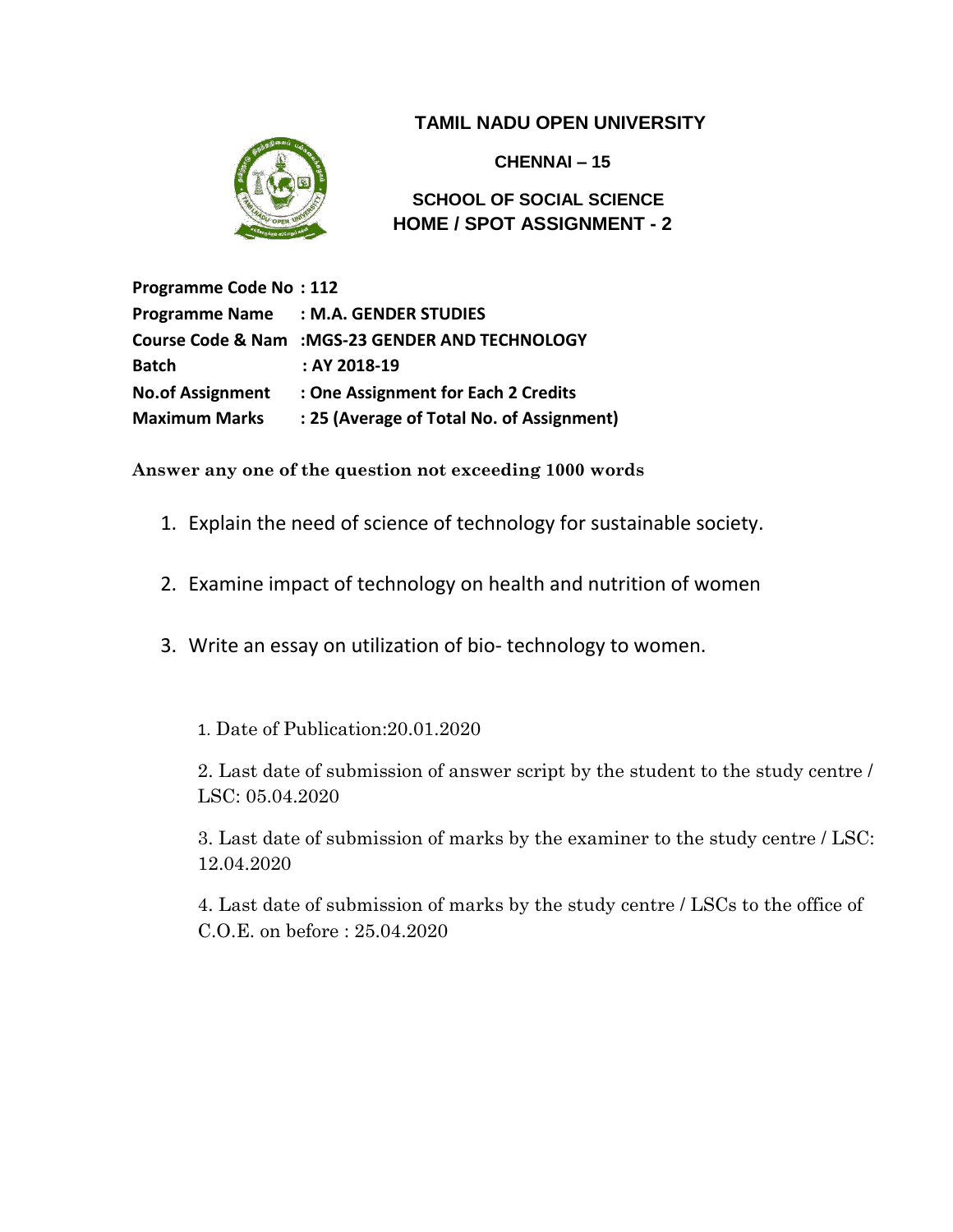

 **CHENNAI – 15**

### **SCHOOL OF SOCIAL SCIENCE HOME / SPOT ASSIGNMENT - 3**

**Programme Code No : 112 Programme Name : M.A. GENDER STUDIES Course Code & Nam :MGS-23 GENDER AND TECHNOLOGY Batch : AY 2018-19 No.of Assignment : One Assignment for Each 2 Credits Maximum Marks : 25 (Average of Total No. of Assignment)**

**Answer any one of the question not exceeding 1000 words**

- 1. Highlight the importance of Science and Technology for sustainable society.
- 2. Write about impact of technology on health, nutrition and education of women.
- 3. Discuss about Science and Technology approach to women development.

1. Date of Publication:20.01.2020

2. Last date of submission of answer script by the student to the study centre / LSC: 05.04.2020

3. Last date of submission of marks by the examiner to the study centre / LSC: 12.04.2020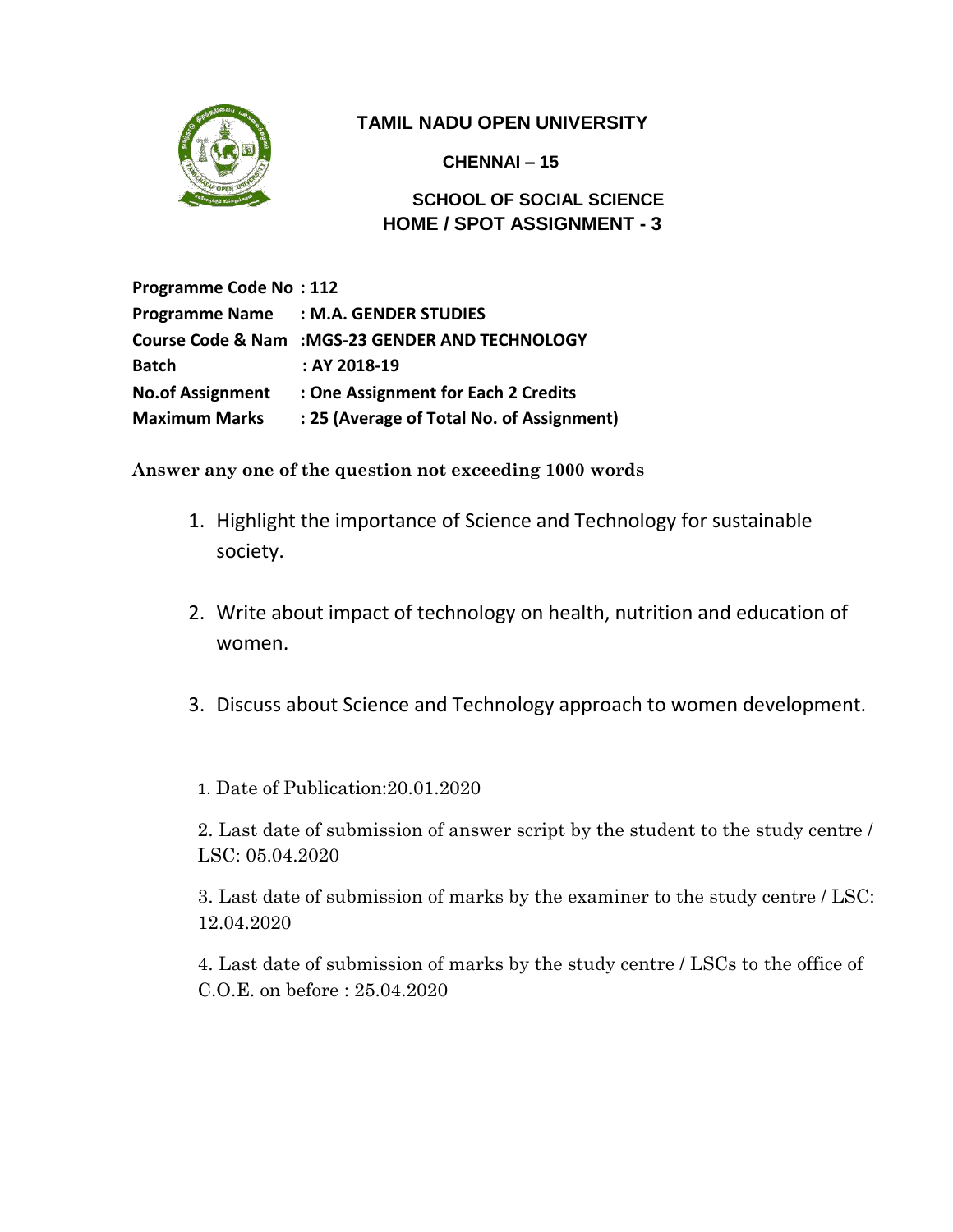

 **CHENNAI – 15**

**SCHOOL OF SOCIAL SCIENCE HOME / SPOT ASSIGNMENT - 1** 

**Programme Code No : 112 Programme Name : M.A. GENDER STUDIES Course Code & Nam :MGS-24 GENDER AND MANAGEMENT SYSTEM Batch : AY 2018-19 No.of Assignment : One Assignment for Each 2 Credits Maximum CIA marks : 25 (Average of Total No. of Assignment)**

**Answer any one of the question not exceeding 1000 words**

- 1. Discuss the principles of management.
- 2. Write about gender blind and gender natural programme.
- 3. Elaborate the process of gender management system.
	- 1. Date of Publication:20.01.2020

2. Last date of submission of answer script by the student to the study centre / LSC: 05.04.2020

3. Last date of submission of marks by the examiner to the study centre / LSC: 12.04.2020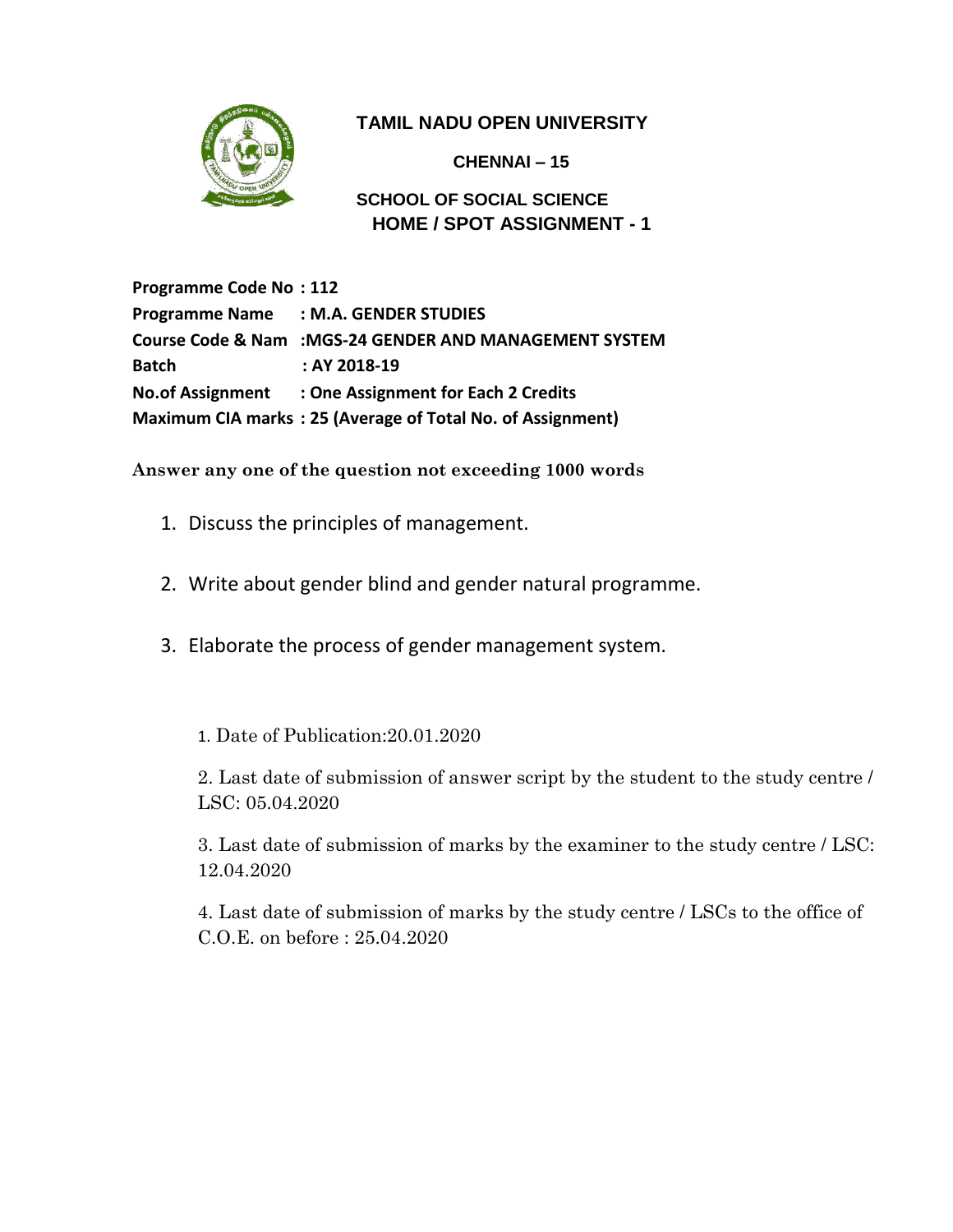

 **CHENNAI – 15**

**SCHOOL OF SOCIAL SCIENCE HOME / SPOT ASSIGNMENT - 2** 

**Programme Code No : 112 Programme Name : M.A. GENDER STUDIES Course Code & Nam :MGS-24 GENDER AND MANAGEMENT SYSTEM Batch : AY 2018-19 No.of Assignment : One Assignment for Each 2 Credits Maximum Marks : 25 (Average of Total No. of Assignment)**

**Answer any one of the question not exceeding 1000 words**

- 1. Analyse the gender main streaming system structures and mechanisms.
- 2. Examine the salient features of gender action plan.
- 3. Write an essay on population composition and change.

1. Date of Publication:20.01.2020

2. Last date of submission of answer script by the student to the study centre / LSC: 05.04.2020

3. Last date of submission of marks by the examiner to the study centre / LSC: 12.04.2020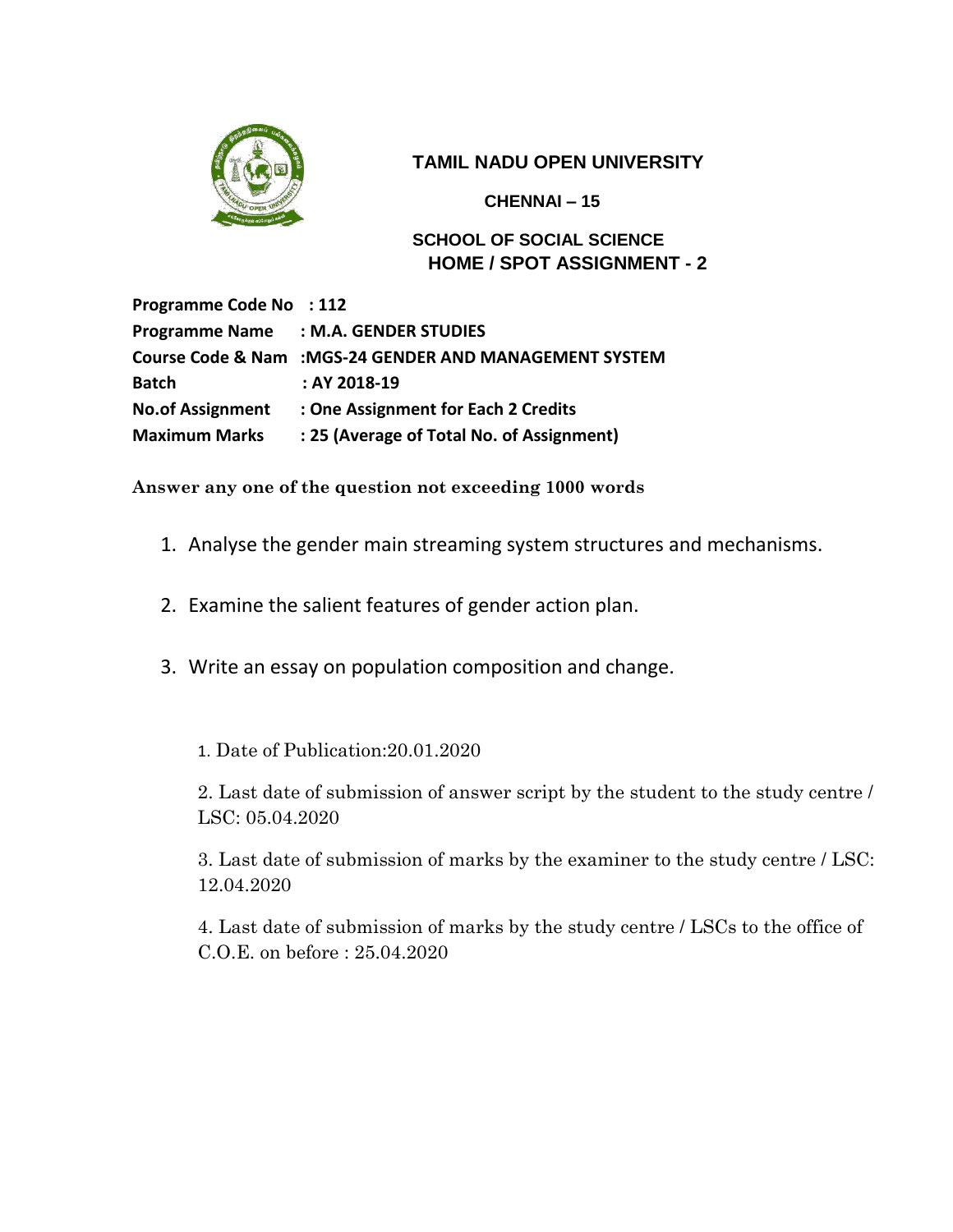

**CHENNAI – 15**

**SCHOOL OF SOCIAL SCIENCE HOME / SPOT ASSIGNMENT - 3**

**Programme Code No : 112 Programme Name : M.A. GENDER STUDIES Course Code & Nam :MGS-24 GENDER AND MANAGEMENT SYSTEM Batch : AY 2018-19 No.of Assignment : One Assignment for Each 2 Credits Maximum Marks : 25 (Average of Total No. of Assignment)**

**Answer any one of the question not exceeding 1000 words**

- 1. Explain the principles of management.
- 2. Discuss Gender blind, Gender neutral and gender error programme.
- 3. Examine the structure and mechanisms of gender management system.

1. Date of Publication:20.01.2020

2. Last date of submission of answer script by the student to the study centre / LSC: 05.04.2020

3. Last date of submission of marks by the examiner to the study centre / LSC: 12.04.2020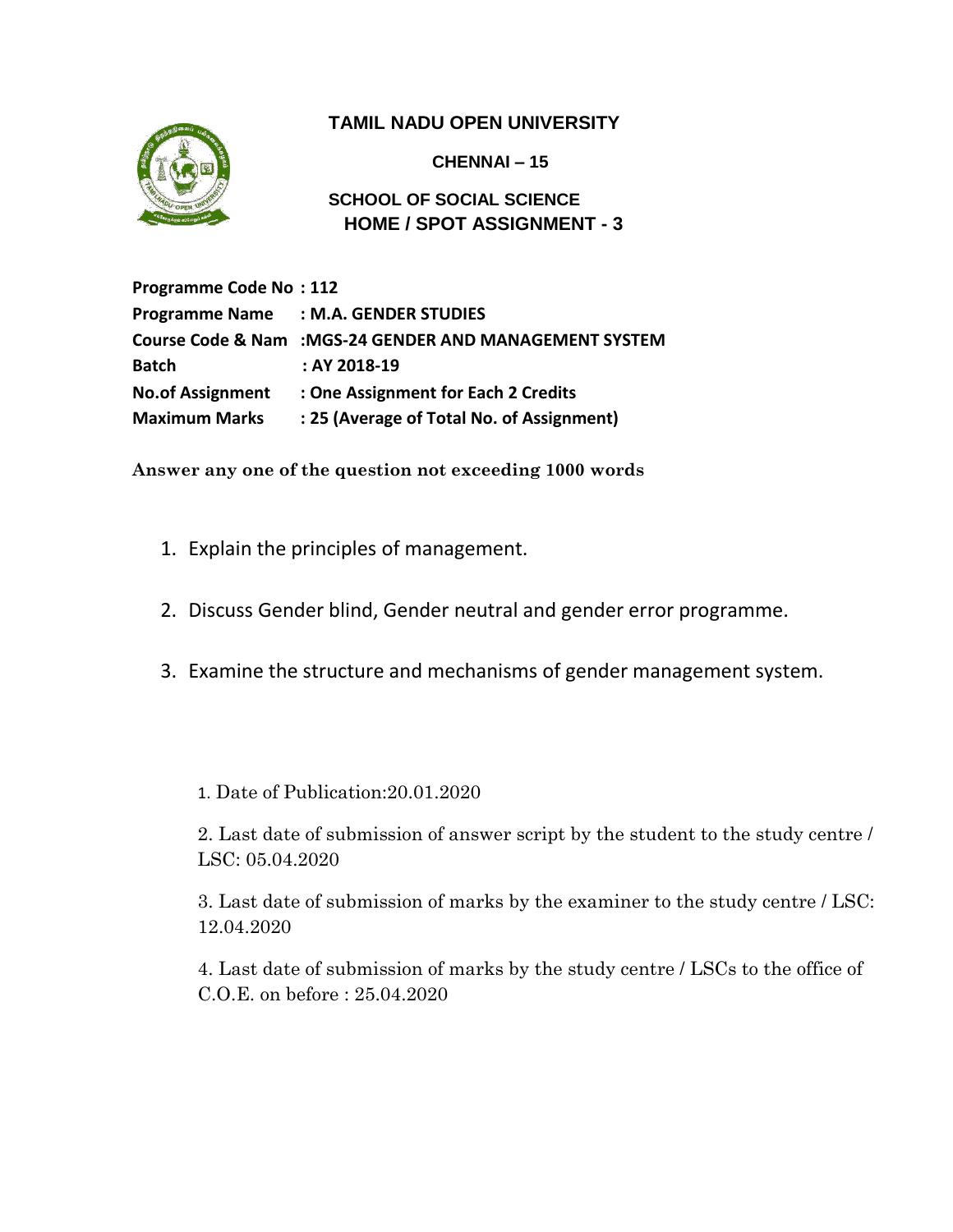

**CHENNAI – 15**

**SCHOOL OF SOCIAL SCIENCE HOME / SPOT ASSIGNMENT - 1**

| <b>Programme Code No: 112</b> |                                                                     |
|-------------------------------|---------------------------------------------------------------------|
|                               | Programme Name : M.A. GENDER STUDIES                                |
|                               | Course Code & Nam : MGS-25 WOMEN DEVELOPMENT PROGRAMME AND POLICIES |
| <b>Batch</b>                  | $:AY2018-19$                                                        |
| <b>No.of Assignment</b>       | : One Assignment for Each 2 Credits                                 |
| Maximum Marks                 | : 25 (Average of Total No. of Assignment)                           |

**Answer any one of the question not exceeding 1000 words**

- 1. Discuss about gender empowerment measures.
- 2. Analyse the relevance of social capital to development and poverty reduction.
- 3. Discuss about the process approach to development.

1. Date of Publication:20.01.2020

2. Last date of submission of answer script by the student to the study centre / LSC: 05.04.2020

3. Last date of submission of marks by the examiner to the study centre / LSC: 12.04.2020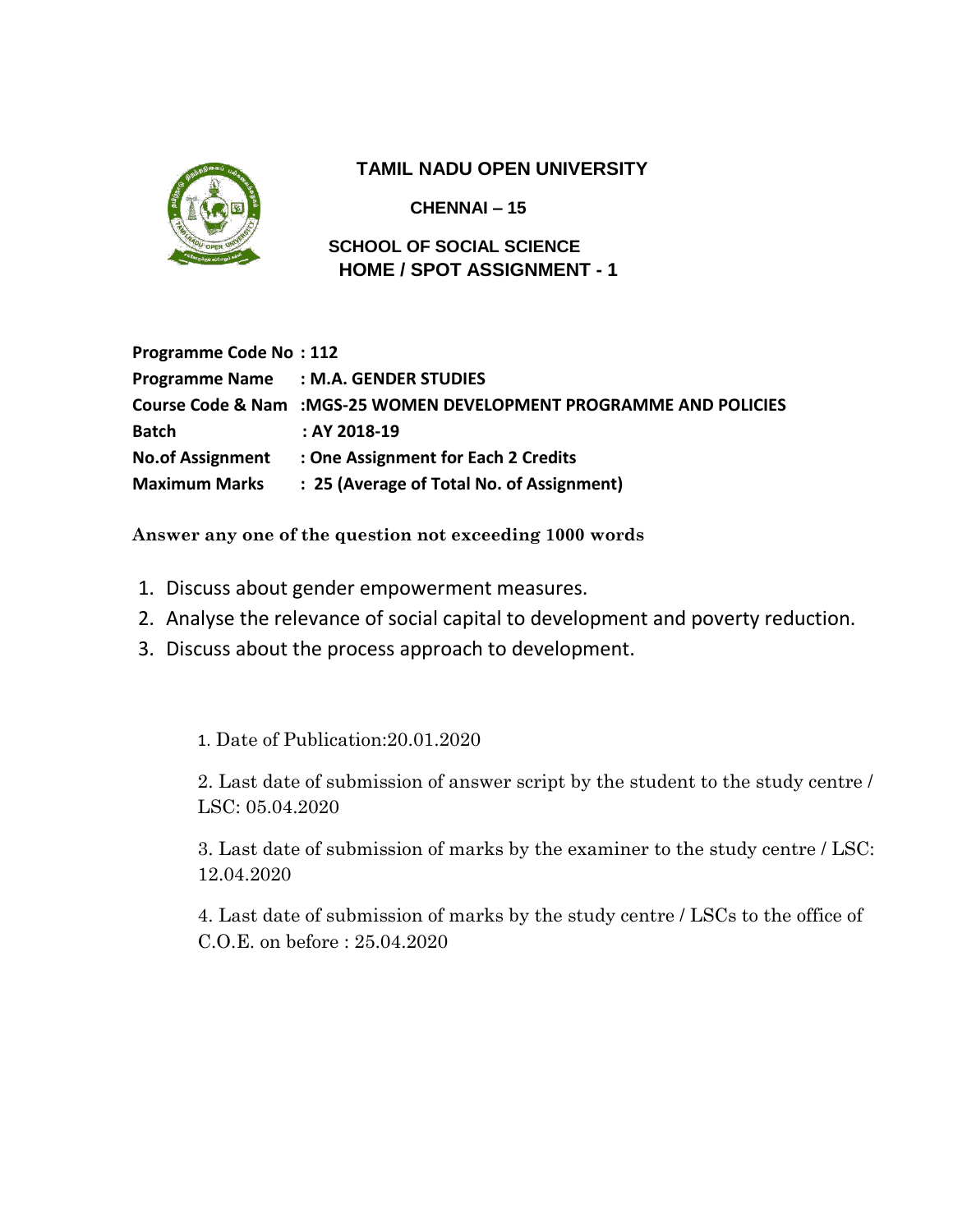

**CHENNAI – 15**

### **SCHOOL OF SOCIAL SCIENCE HOME / SPOT ASSIGNMENT - 2**

**Programme Code No : 112 Programme Name : M.A. GENDER STUDIES Course Code & Nam :MGS-25 WOMEN DEVELOPMENT PROGRAMME AND POLICIES Batch : AY 2018-19 No.of Assignment : One Assignment for Each 2 Credits Maximum Marks : 25 (Average of Total No. of Assignment)**

**Answer any one of the question not exceeding 1000 words**

- 1. Explain the contribution of Mexico and Copenhagen conference for women development.
- 2. Examine the central and state programmes for women development.
- 3.Discuss about entrepreneurship development programme for women.

1. Date of Publication:20.01.2020

2. Last date of submission of answer script by the student to the study centre / LSC: 05.04.2020

3. Last date of submission of marks by the examiner to the study centre / LSC: 12.04.2020